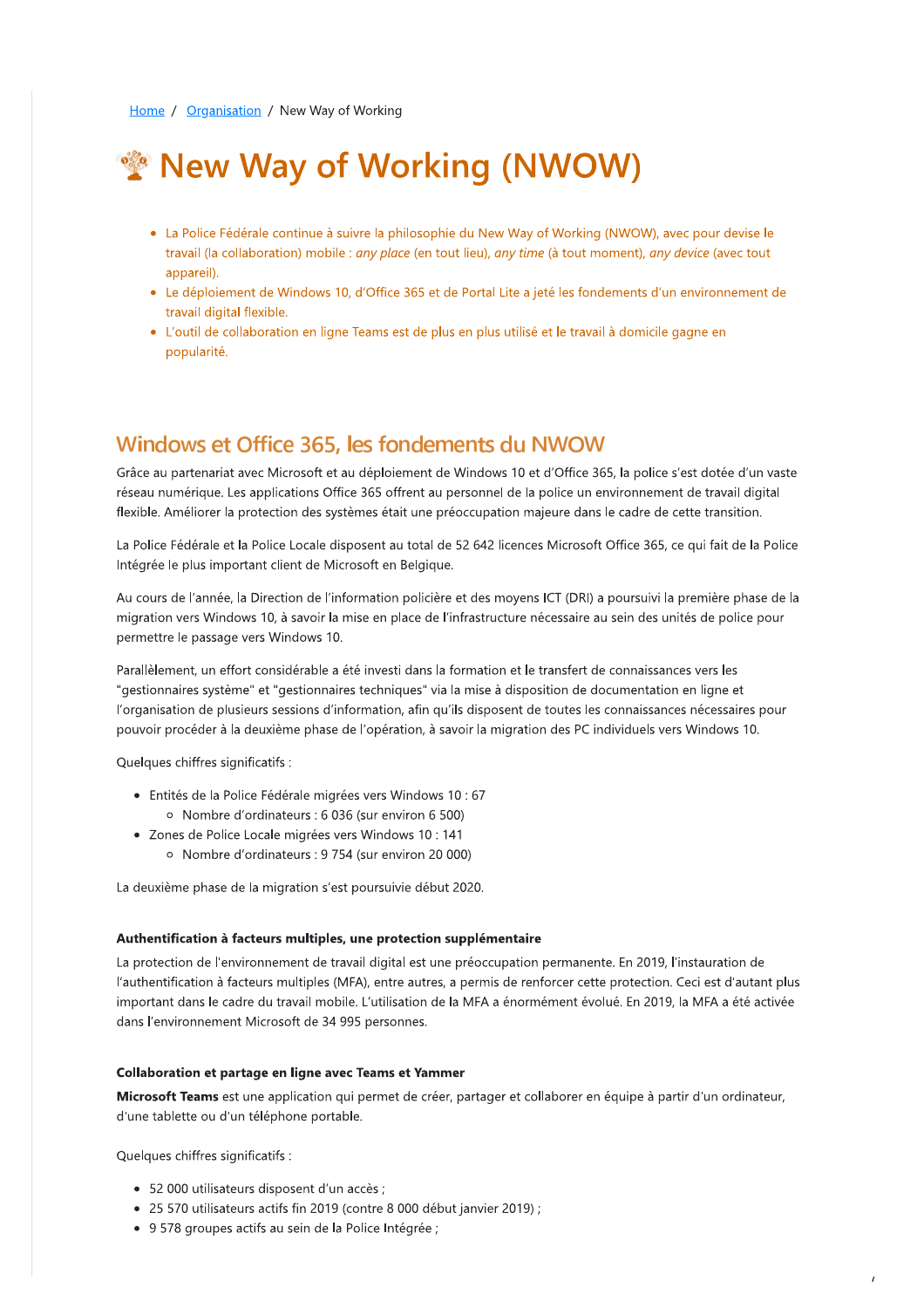$\mathcal{L}_{\mathcal{L}}$ 

En fevrier 2019, au sein de la Police Integree, on comptabilisait environ 300 communications vocales/video. Fin 2019, ce to ensure you get the best experience on our website<br>19, au sein de la Police Intégrée, on comptabile<br>19 au sein de la Police Intégrée, on comptabile<br>10 000 messages (tous messages confondus).<br>10 au notte progression, comm  $\frac{1}{2}$  chirtle avait ete multiplie par cinq ! Sur l'ensemble de l'année, on compte environ 13 700 communications vocales/video et quelque T 700 000 messages (tous messages confondus).

Teams est donc en nette progression, comme la plupart des outils de la suite Office 365.





**rammer** est un media social qui a permis, i'an passe, a une moyenne de 12 535 membres de la police d'echanger chaque jour des méssages et experiences d'une manière rapide et informelle. Le nombre represente 34,56 % des 36 26  $\,$ MICITOSOTT | Earms<br> **Yammer** est un média social qui a permis, l'an passé, à une moyenne de 12 535 membres de la police d'échanger chaque<br>
jour des messages et expériences d'une manière rapide et informelle. Ce nombre repr Yammer de la Police Intégrée.

Les chiffres suivants en disent long sur l'activité dans ce forum : sur une année, 102 500 messages ont été "likes", 102 026 messages ont ete postes et il y a eu 13 500 000 lectures de messages. Nous constatons toutefols une stagnation quant a l'utilisation de ce reseau social d'entreprise.

### La plate-forme de connaissances en ligne WiKiPol dans les starting-blocks

2019 fut l'année du lancement de **WIKIPO**I. Ce sité à pour ambition de mettre un large eventail de connaissances à la disposition du personnel de la Police Integree de maniere claire et conviviale. WikiPol forme un triptyque avec **PolNews** (le canal d'informations interne) et **PolDoc** (qui compile des documents de referènce internes et publics).

vants en disent long sur l'activité dans ce foru<br>été postés et il y a eu 13 500 000 lectures de r<br>ce réseau social d'entreprise.<br>**e de connaissances en ligne WiKiPol dans l**e<br>le du lancement de **WiKiPol**. Ce site a pour ar Cette plate-forme de connaissances est organisee de manière thematique. Les thèmes developpes et proposés à l' l'ensemble de la Police Integree en 2019 sont les suivants : la legislation (dont infolegis avec une vue d'ensemble des **La plate-forme de connaissances en ligne W**<br>
2019 fut l'année du lancement de **WiKiPol**. Ce<br>
disposition du personnel de la Police Intégrée<br>
canal d'informations interne) et **PolDoc** (qui co<br>
Cette plate-forme de connaiss **ans les starting-blocks**<br>
ur ambition de mettre un large éventail de co<br>
re claire et conviviale. WiKiPol forme un tripty<br>
s documents de référence internes et publics)<br>
anière thématique. Les thèmes développés et<br>
ts : l nouvelles legislations), les textes statutaires, les procedures policieres, le bien-etre au travail, les ressources numaines et l'offre d'appul. WikiPol est mis à jour et étoffe de manière continue. En outre, certaines parties de WikiPol peuvent être modulees pour s'adapter à un arrondissement ou à une zone de police.

Cette initiative vise à garantir que les membres du personnel, tant au bureau que sur le terrain, aient acces à tout moment à des informations correctes et actualisées pour éffectuer leur travail quotidien.



Roadshows et ambassadeurs NWOW montrent la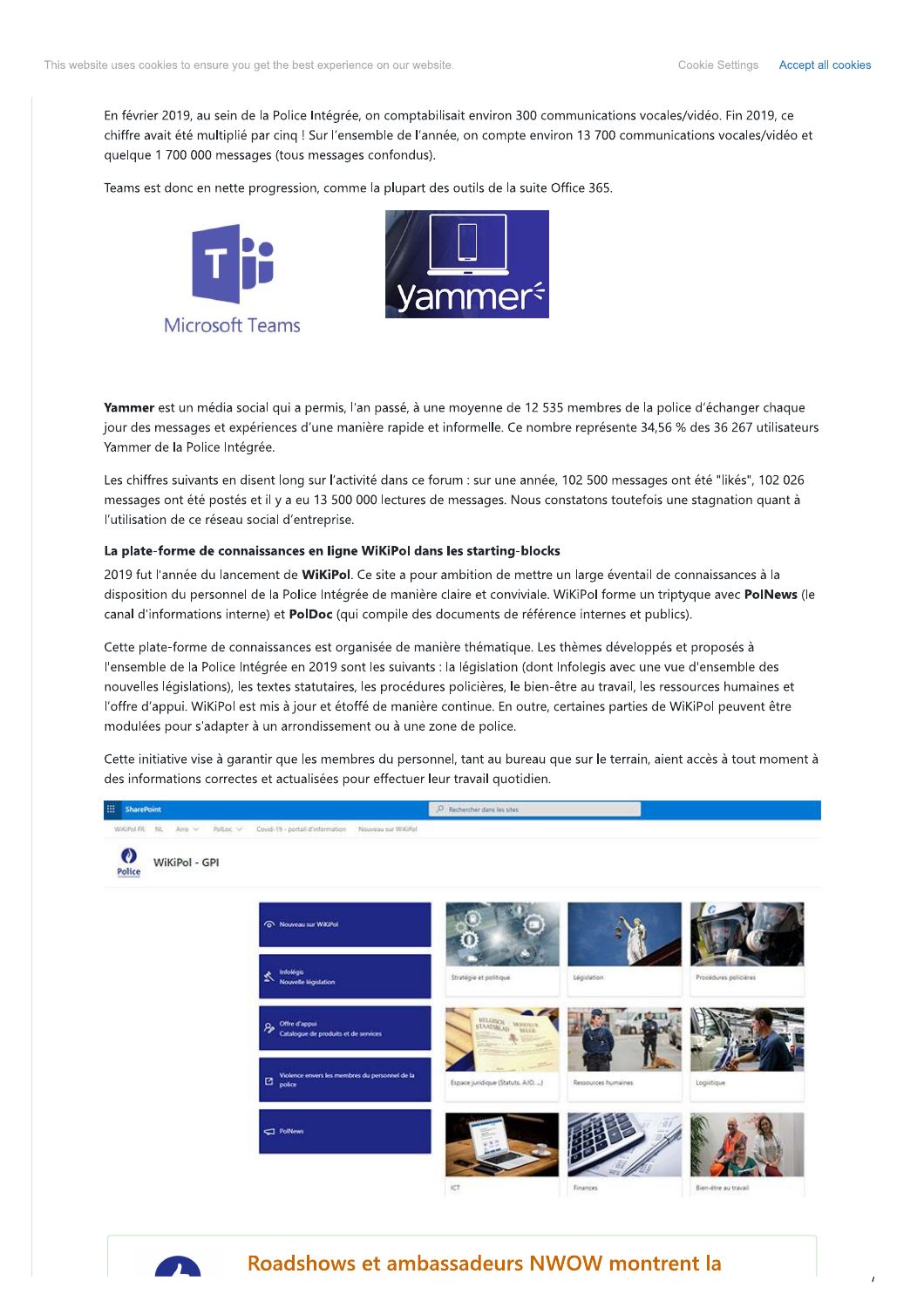Accept all cookies

différents roadshows pour les directions centralisées. Ces roadshows sont un moyen pour promouvoir et expliquer les différentes applications disponibles dans la suite Office 365 (Teams, Yammer, SharePoint, Stream, etc.).

Chaque roadshow s'est déroulé en deux parties : une partie stratégique pour les chefs de corps, directeurs et le management, et une partie plus pragmatique pour les ambassadeurs du New Way of Working Digital, les data officers et les gestionnaires techniques.

Le réseau d'ambassadeurs NWOW.Digital a par ailleurs été créé début 2018 au sein de la Police Intégrée. Les ambassadeurs ont des parcours professionnels divers et sont des personnes qui s'intéressent à ces nouvelles technologies, les utilisent et en encouragent l'utilisation au sein de leurs entités.

Fin 2019, le réseau comptait 937 ambassadeurs du nouveau monde du travail digital.



# Travail à domicile ou dans un bureau satellite

La Police Fédérale entend être un employeur plus flexible vis-à-vis de son personnel. Ce dernier a la possibilité de travailler occasionnellement à domicile ou dans un bureau satellite. Le fait de pouvoir effectuer un travail de bureau en dehors du lieu habituel de travail - chez soi, plus près de son domicile ou lors d'une mission spécifique -, permet aux membres du personnel de bénéficier de conditions de travail plus souples, ce qui est perçu comme positif. Les jours de travail à domicile, ils peuvent entre autres éviter les trajets vers le bureau, parfois très longs.

En 2019, l'ensemble des membres du personnel ont totalisé 149 553 heures de travail à domicile ou dans un bureau satellite (contre 133 105 heures en 2018). Cela représente 0,64 % du nombre total d'heures prestées, à savoir 23 525 678 heures (légère augmentation par rapport à 2018).

Ceux qui ne souhaitent/peuvent pas travailler à domicile ont la possibilité de recourir aux bureaux satellites. Sur l'ensemble du territoire belge, le personnel de la police dispose de 26 bureaux satellites au sein de l'infrastructure de la Police Fédérale ou de la Police Locale.